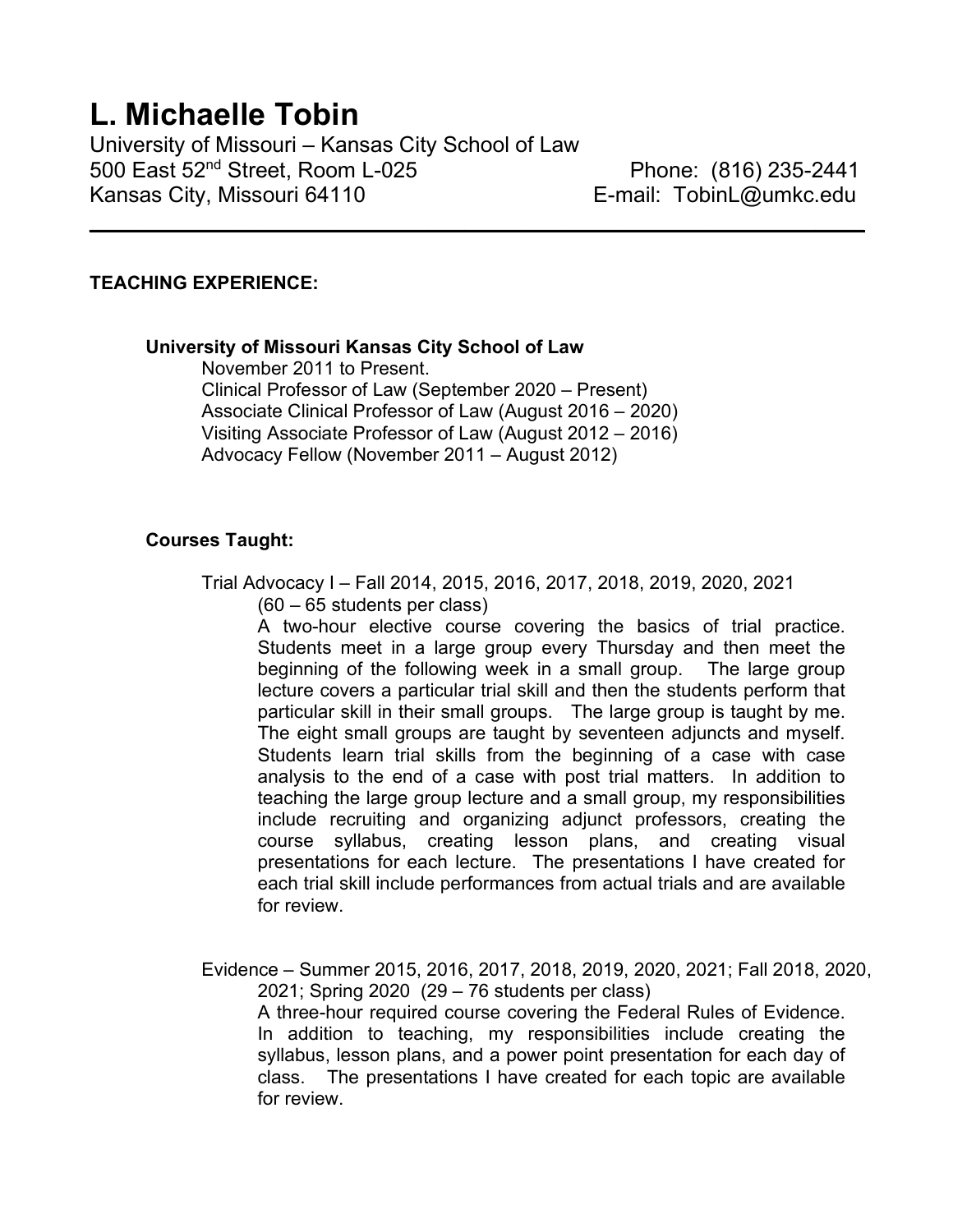## TEACHING EXPERIENCE CONTINUED:

## Courses Taught:

- Trial Advocacy II Spring 2019, 2020, 2021,2022 (16 24 students per class) A three hour elective course focused on advancing the skills of trial practice. This course teaches students how to build on the basic skills learned in Trial Advocacy I by making them more persuasive. Through skill performances and drills students discover how to be better advocates by learning to embrace their presentation style, how to enhance their skills of persuasion, how to analyze cases in more depth, how to organize directs and crosses more effectively, how to present a compelling story in opening statement, and how to persuasively argue in closing argument.
- Seminar in Famous Trials Spring 2019, 2021, 2022 (33 62 students per class) A three hour elective course covering famous trials in history. A trial is covered each week of class. One day of class takes an in depth look at the trial scheduled for the week. The second day of class is a group discussions on what we can learn from the trial about advocacy, ethics, professionalism, etc., to become better attorneys.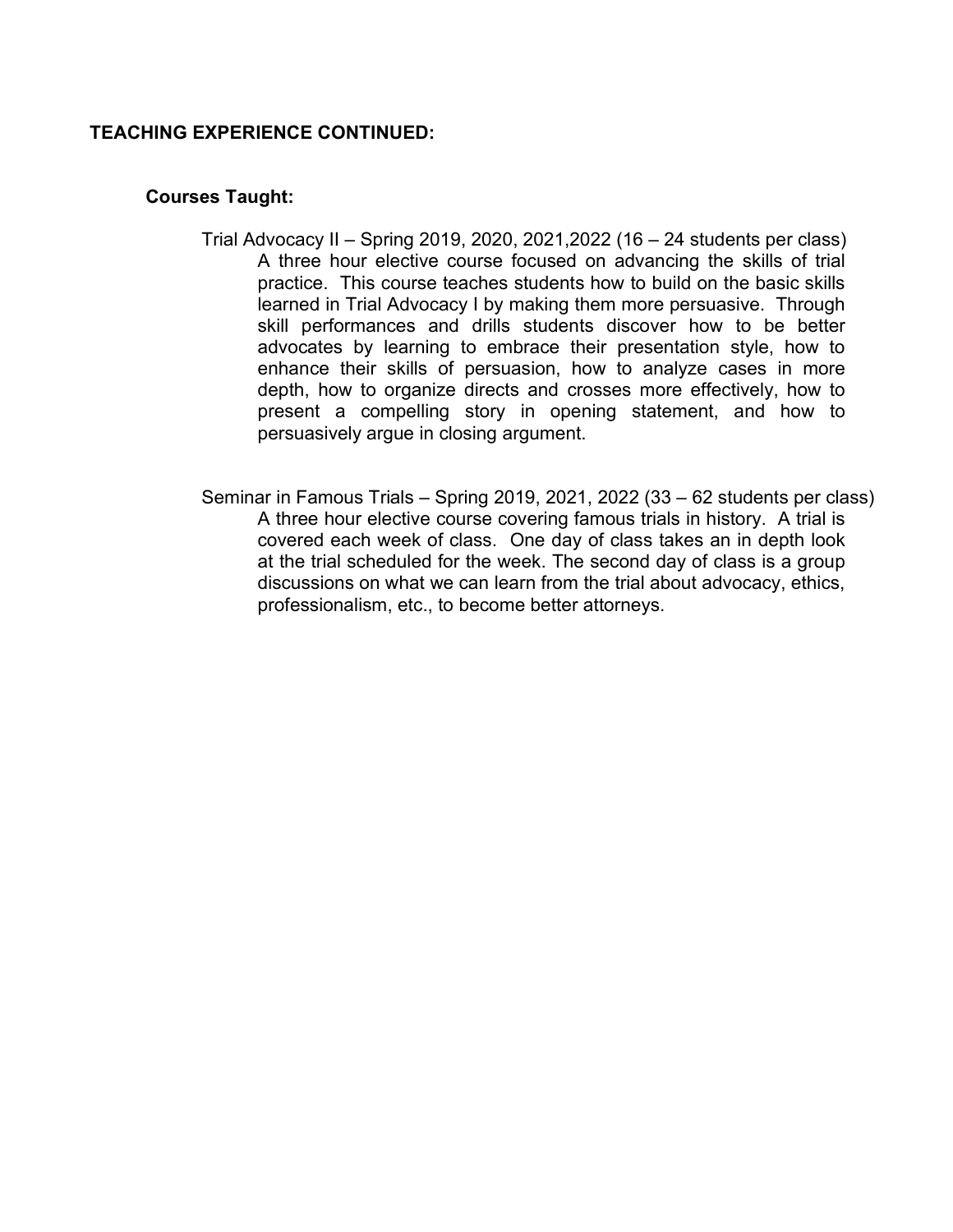## TEACHING EXPERIENCE CONTINUED:

## Law School Activities:

Show Me Challenge Competition (2013 – 2019)

 Co-Creator with Professor Rafe Foreman of the only trial competition in the country that focuses on the jury selection process. The competition is two days each spring that brings together sixteen teams from across the country to compete. In addition to the seventy-five students and coaches, over thirty attorneys volunteer their time to judge and over two hundred and fifty members of the community participate as jurors. I am responsible for all aspects of the competition other than recruiting the attorneys. In addition to organizing the hundreds of people involved, I am responsible for the 2 banquets held, the feeding of all participants during the competition, and the awards ceremony.

UMKC Mock Trial Team Coach (2011- Present)

 Teach and coach an average of three mock trial teams per semester. Each team is required to practice with me ten (10) hours per week. In addition, each student team member meets with me weekly for individual coaching.

Competitions Coached:

 American Association for Justice - STAC (2012, 2013, 2014, 2015 Finalist, 2016, 2017, 2018, Semi-Finalist 2019, Champion 2020, Champion 2021, 2022) National - American Association for Justice – STAC (2021) National Criminal Justice Trial Advocacy Competition (2012, 2013 Semi-Finalist, 2014, 2017 Semi-Finalist, 2018, 2019) Attorney General's Cup (2012, 2013, 2014, 2015, 2016, 2019) National Trial Advocacy Competition (2012) National Veterans Law Moot Court Competition (2012) National Trial Competition (2013, 2017, 2020 Semi-Finalist and Finalist, 2021, 2022) National – National Trial Competition (2018) National Pretrial Competition (2013, 2017, 2018, 2021) Jury Trial Challenge (2013) Judge Kelly Invitational Trial Competition (2014 Finalist, 2015 Semi-Finalist, 2016) Buffalo Niagara Trial Competition (2014, 2015 Semi-Finalist, 2017, 2018, 2019, 2021) South Texas Challenge (2015 Octo-Finalist, 2022) Puerto Rico Trial Advocacy Competition (2016 Semi-Finalist) Top Gun National Mock Trial Competition (2019) NBTA/Tournament of Champions (2019) Summit Cup (2020) National All-Star Challenge (2020, 2021) Prosecuting Attorney's Cup (Champion 2021)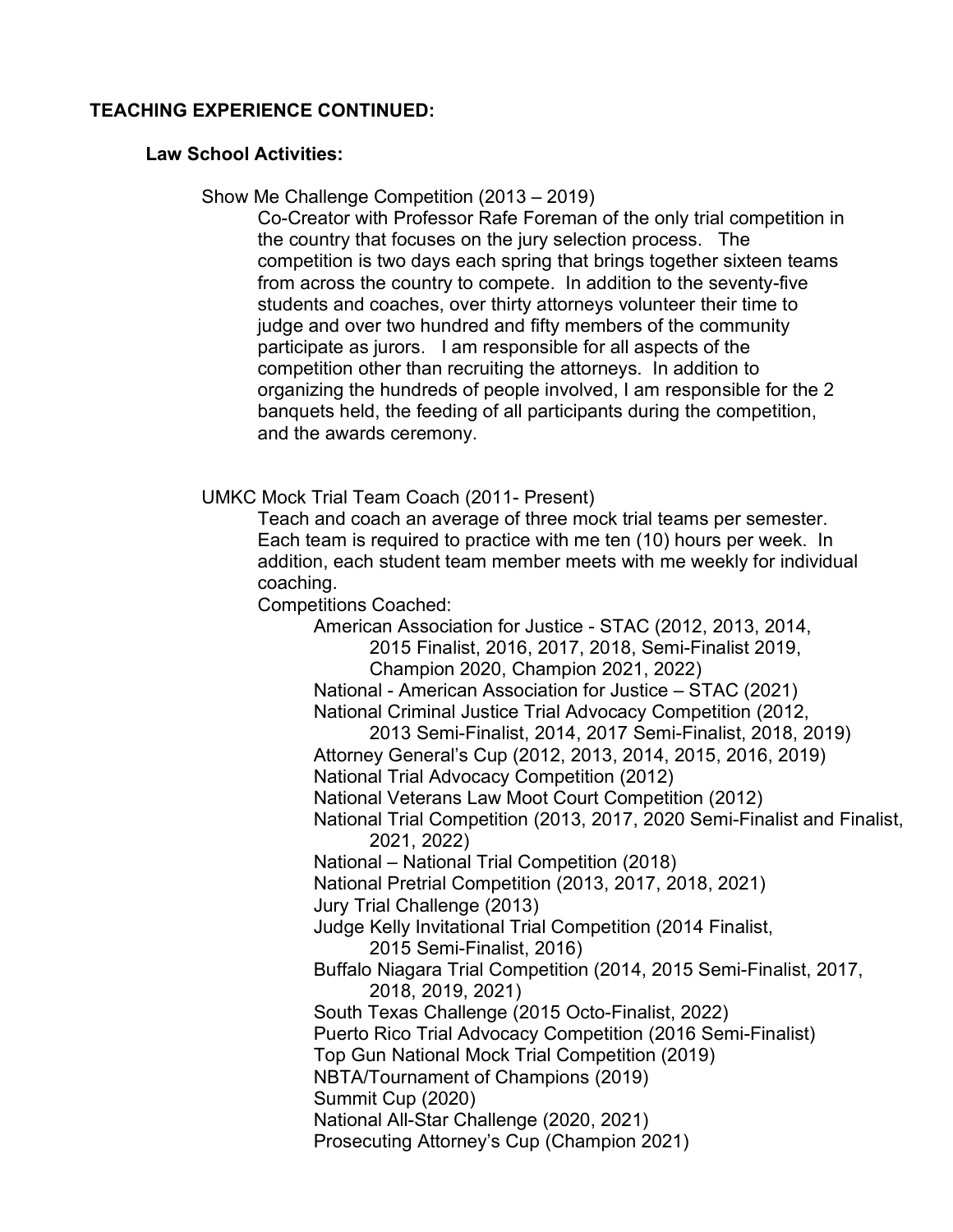Student Affairs Committee (2021-2022) Diversity & Inclusion Committee (2020-2021) Marketing and Communications Committee (2016 – 2017) Admissions Committee (2015 – 2020) Curriculum Committee (2013 – 2014, 2018-2019) Career Services and Transition to Practice Committee (2012 - 2013) Regular and active participant in law school activities, such as faculty presentations, moot court judge, and student organizations events.

### TEACHING EXPERIENCE CONTINUED:

#### Presentations and Papers:

- Ethics of a Jury Trial Presentation for MO Bar CLE, The Trial Experience, June 2017, June 2018, May 2019.
- Collecting, Admitting, & Using Electronic Evidence Presentation for the MO Juvenile Justice Association, 2017 Spring Educational Conference, May 2017.
- Examination of Experts Under the Federal Rules of Evidence Group leader for the practice sessions for participants to direct and cross an expert, hosted by the Federal Aviation Administration, June 2016.
- Storytelling: Advocacy in Action Presentation for IAAO (International Association of Assessing Officers), Preparation and Trial of the Property Tax Assessment Appeal Seminar, June 2014.
- John Engle vs. Midwest Gypsum, Inc. 2019 Show Me Challenge Competition Case co-written with Ashley M. Crisafulli.
- State of Jackson vs. Theresa M. Franklin 2018 Show Me Challenge Competition Case.
- Kenny A. Erickson vs. Raymond S. Goodman and Donald K. Goodman 2017 Show Me Challenge Competition Case.
- United States of America vs. Henry John Wayne, Jr. 2016 Show Me Challenge Competition Case.
- Pearl J. Carson vs. Petticoat County Sheriff's Department and County of Petticoat - 2015 Show Me Challenge Competition Case co-written with S. Rafe Foreman
- State of Jackson vs. Anthony Miller 2014 Show Me Challenge Competition Case co-written with Kenneth D. Kinney.
- Geraldine Degeneres Odama vs. Bluemound Blood Bank and Anthony Alexa 2013 Show Me Challenge Competition Case co-written with S. Rafe Foreman.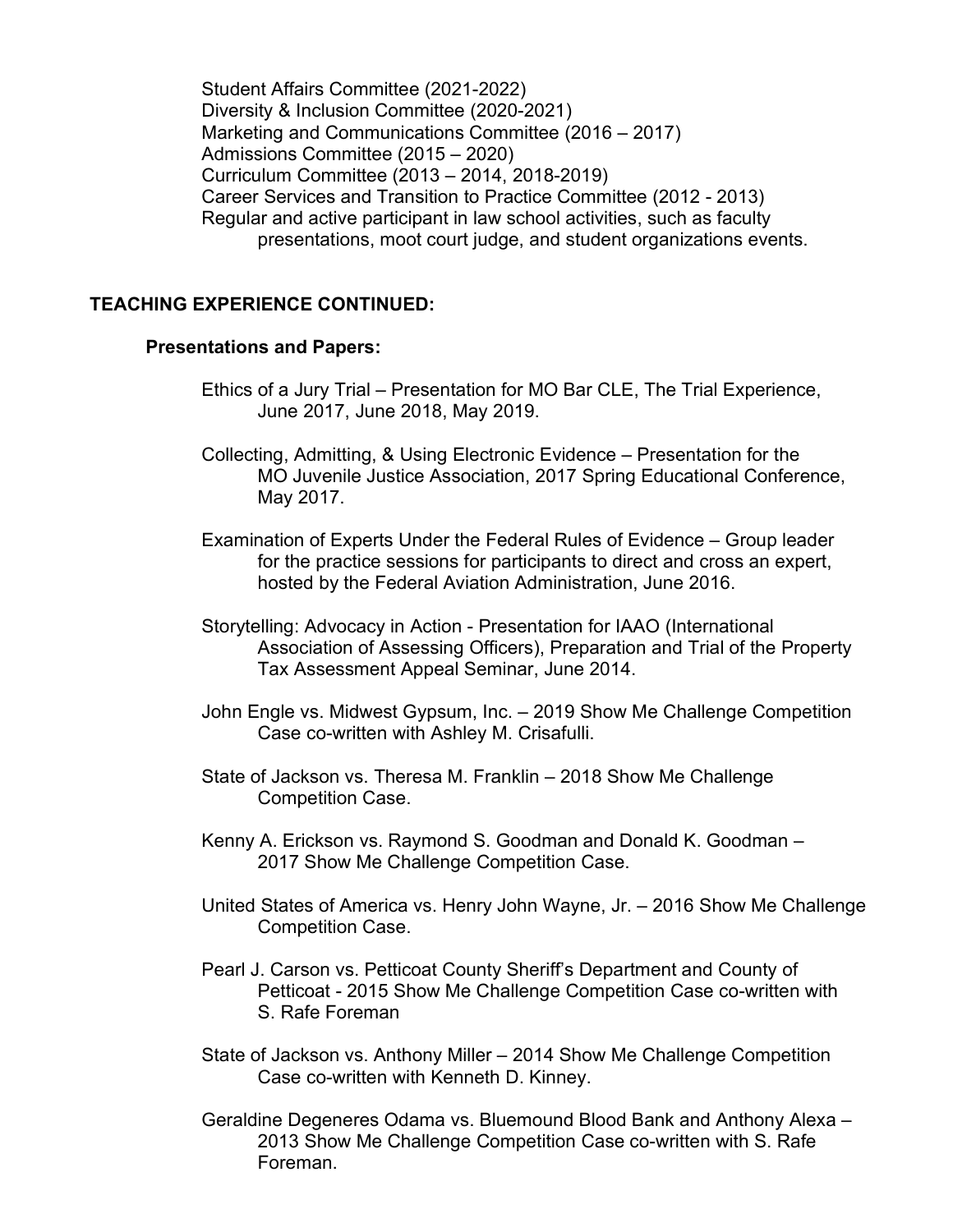### PRACTICE EXPERIENCE:

## L. Michaelle Tobin, Attorney at Law, L.L.C.

Experience as a sole proprietor with practice areas of domestic relations and criminal defense. Responsibilities included all aspects of a law practice from office management to client development to advocating for clients in court proceedings.

February 2010 to November 2011.

## Smith, Montgomery & Associates, P.C.

Experience in a six attorney law firm with areas of practice including domestic relations, criminal defense, personal injury, bankruptcy, and social security disability. Responsibilities included client development and care, office management, court appearances, depositions, pre-trial proceedings, settlement negotiations, and trials. Represented clients in several bench trials, administrative hearings, and two felony jury trials. February 2005 to February 2010.

#### Missouri State Public Defender

Experience in criminal defense representing indigent defendants in all stages of the trial process. Responsibilities included advising clients, researching issues, court appearances, pre-trial motion preparations and hearings, trial preparations, and trials. Represented clients in many bench trials and forty-two felony jury trials. August 1996 to February 2005.

#### A. Howard Chamberlin, Attorney at Law

 Experience in a small law firm with areas of practice including personal injury, domestic relations, criminal defense, business, and banking. Responsibilities included researching, preparing legal documents, client meetings, drafting

#### motions

and briefs, and court appearances. May 1994 to August 1996.

#### Appellate Advocacy Course, Professor Deborah Daniels

Experience in the appellate court process: preparing briefs for the Criminal Division of the Missouri Attorney General's office. August 1993 to December 1993.

#### Jackson County Prosecutor's Office

 Experience in the criminal law area (Drug Related Crimes Division): researching issues, writing memorandums, and analyzing cases. June 1993 to August 1993.

#### The Honorable Charles Shangler, Court of Appeals - Western District

 Experience in the appellate court system: researching issues and writing memorandums for appellate decisions. May 1992 to August 1992.